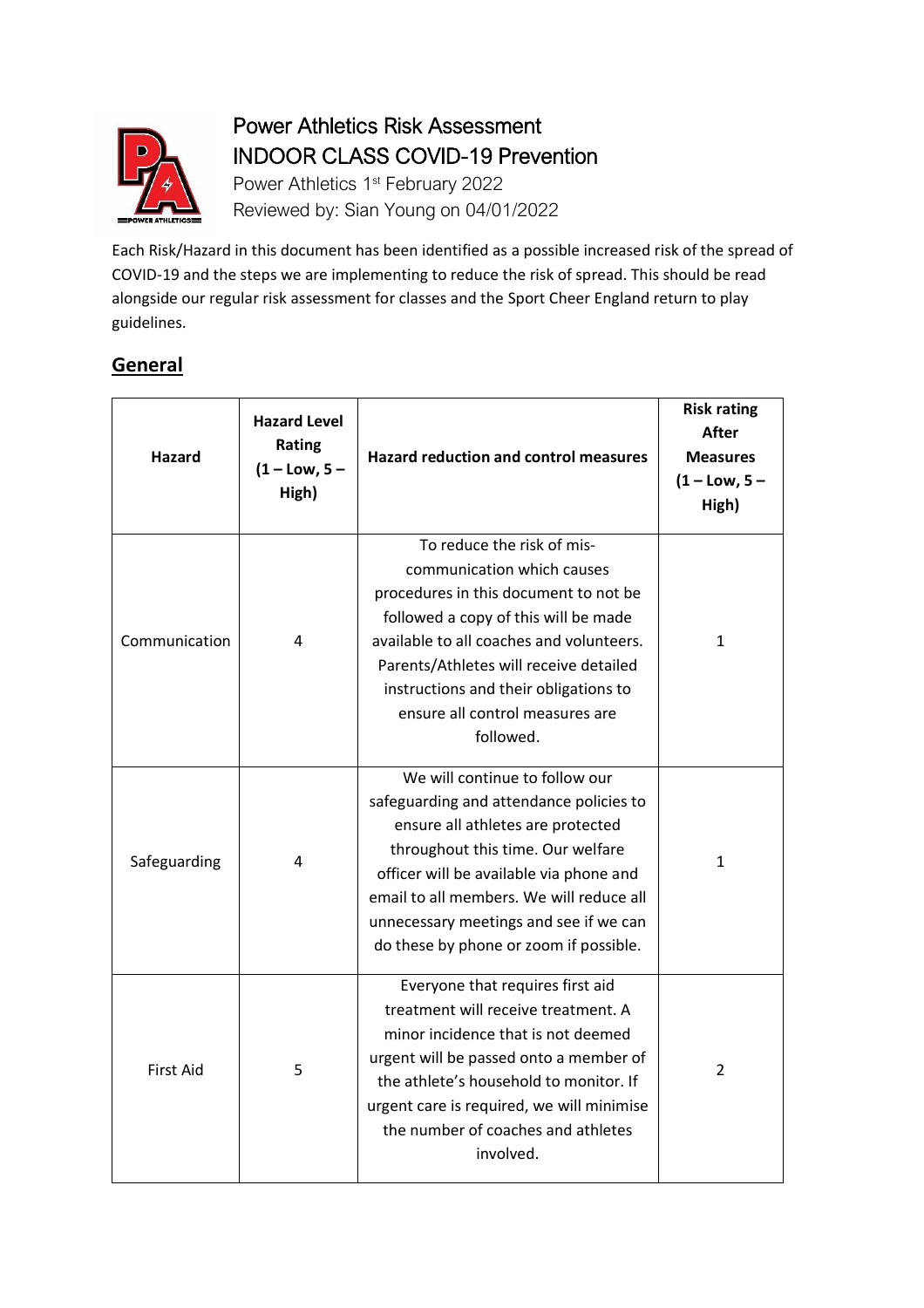| <b>Toilets</b>     | 4 | Athletes will be asked to go to the toilet<br>before classes at their own home. If<br>required during the session athletes<br>must sanitise their hands before leaving<br>the gym and upon their return. If a<br>younger athlete would like to go a coach<br>must go with them to ensure safety of<br>the athlete and that they are washing<br>hands and sanitising. | 1 |
|--------------------|---|----------------------------------------------------------------------------------------------------------------------------------------------------------------------------------------------------------------------------------------------------------------------------------------------------------------------------------------------------------------------|---|
| Food/Drink         | 3 | Hands must be sanitised before and<br>after the consumption of food. Drinks<br>may not be shared between athletes.                                                                                                                                                                                                                                                   | 1 |
| Ventilation        | 3 | Every other window and the fire door<br>will be open in the gym to increase the<br>ventilation of the space.                                                                                                                                                                                                                                                         | 2 |
| <b>Class Sizes</b> | 4 | Class sizes must follow the government<br>guidelines.                                                                                                                                                                                                                                                                                                                | 1 |

## **Gymnasium SDCC**

| <b>Risk</b>            | <b>Risk Level</b><br>Rating<br>(1 - Low, 5 -<br>High) | <b>Risk reduction and control measures</b>                                                                                                                                                                                                                                                                                                                                                                                              | <b>Risk rating</b><br><b>After Measures</b><br>$(1 - Low, 5 -$<br>High) |
|------------------------|-------------------------------------------------------|-----------------------------------------------------------------------------------------------------------------------------------------------------------------------------------------------------------------------------------------------------------------------------------------------------------------------------------------------------------------------------------------------------------------------------------------|-------------------------------------------------------------------------|
| Athlete arrival & exit | 5                                                     | Only 2 classes allowed in the gym at one<br>time max.<br>All athletes and parents are required to<br>wear face covering while walking through<br>the school building. Once arrived at the gym<br>- the athlete may remove their face<br>covering once temperature checked have<br>been done. Parent must leave the premises<br>after drop off.<br>Athletes must enter one at a time and have<br>temp check before they can remove their | 1                                                                       |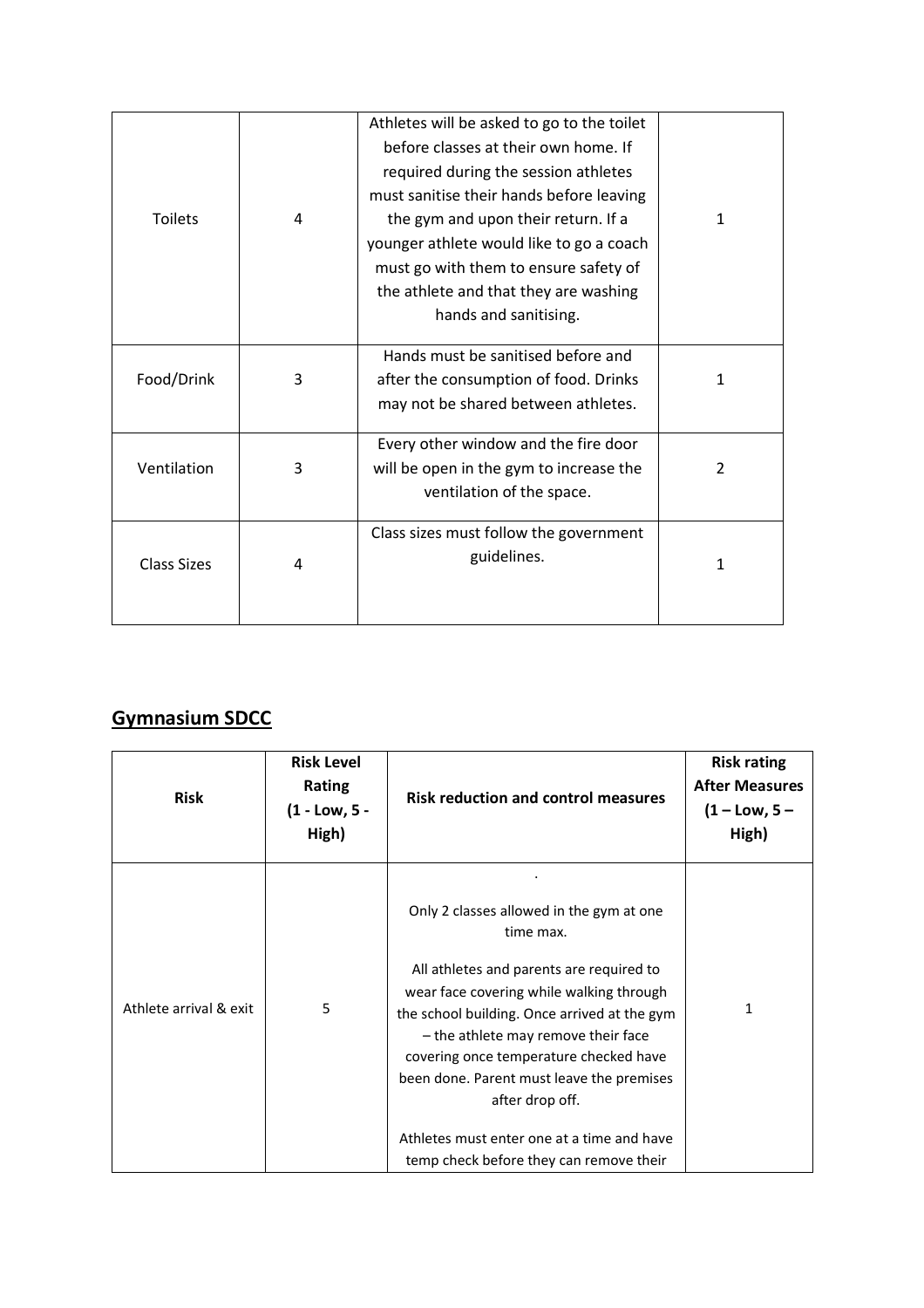|                                                                              |   | masks. When exiting, they will leave one at<br>a time with all their belongings.<br>We encourage all athletes to take regular<br>lateral flow tests and to get vaccinated if<br>this is something available to them.                                                                                                                                                                       |   |
|------------------------------------------------------------------------------|---|--------------------------------------------------------------------------------------------------------------------------------------------------------------------------------------------------------------------------------------------------------------------------------------------------------------------------------------------------------------------------------------------|---|
|                                                                              |   | Hands must be sanitised before<br>entering/leaving school buildings and the<br>gym.                                                                                                                                                                                                                                                                                                        |   |
| Coaches                                                                      | 4 | Coaches must have temp check before start<br>of that days sessions. Required to do 2<br>COVID tests per week to ensure they have a<br>negative result. Must keep up to date with<br>vaccines and boosters.                                                                                                                                                                                 | 1 |
| Athletes/coaches<br>showing symptoms<br>at home                              | 5 | No athletes will be allowed at classes if they<br>are showing symptoms. We will use a non-<br>contact thermometer to check temps of all<br>coaches and athletes before sessions.<br>Anyone showing symptoms will be told to<br>go home and get tested.                                                                                                                                     | 1 |
| Athletes/coaches<br>presenting<br>symptoms during<br>sessions                | 5 | Athlete will be isolated from the others<br>within the gym. Parent/Guardian contacted<br>to collect and get PCR test for athlete.<br>All equipment will be cleaned by coaches<br>wearing PPE and/or professional cleaners.                                                                                                                                                                 | 2 |
| Athletes/coaches<br>develop symptoms<br>within 48 hours after<br>the session | 5 | All registers and staff registers will be taken<br>before each class so we know who needs to<br>be contacted. Any athletes showing<br>symptoms should isolate and get a PCR<br>Test.                                                                                                                                                                                                       | 2 |
| Athlete belongings                                                           | 4 | Athlete must arrive in their training attire<br>and only bring a bottle of water (clearly<br>marked with their name), cheer shoes (if<br>required) and any medical equipment they<br>need. They will leave their equipment in<br>their designated area in baskets along with<br>their outside shoes. At the end of their<br>session they must collect all belongings<br>before they leave. | 1 |
| During classes                                                               | 5 | All athletes will be symptom checked at the<br>start of the session and will be using<br>sanitiser.                                                                                                                                                                                                                                                                                        | 1 |